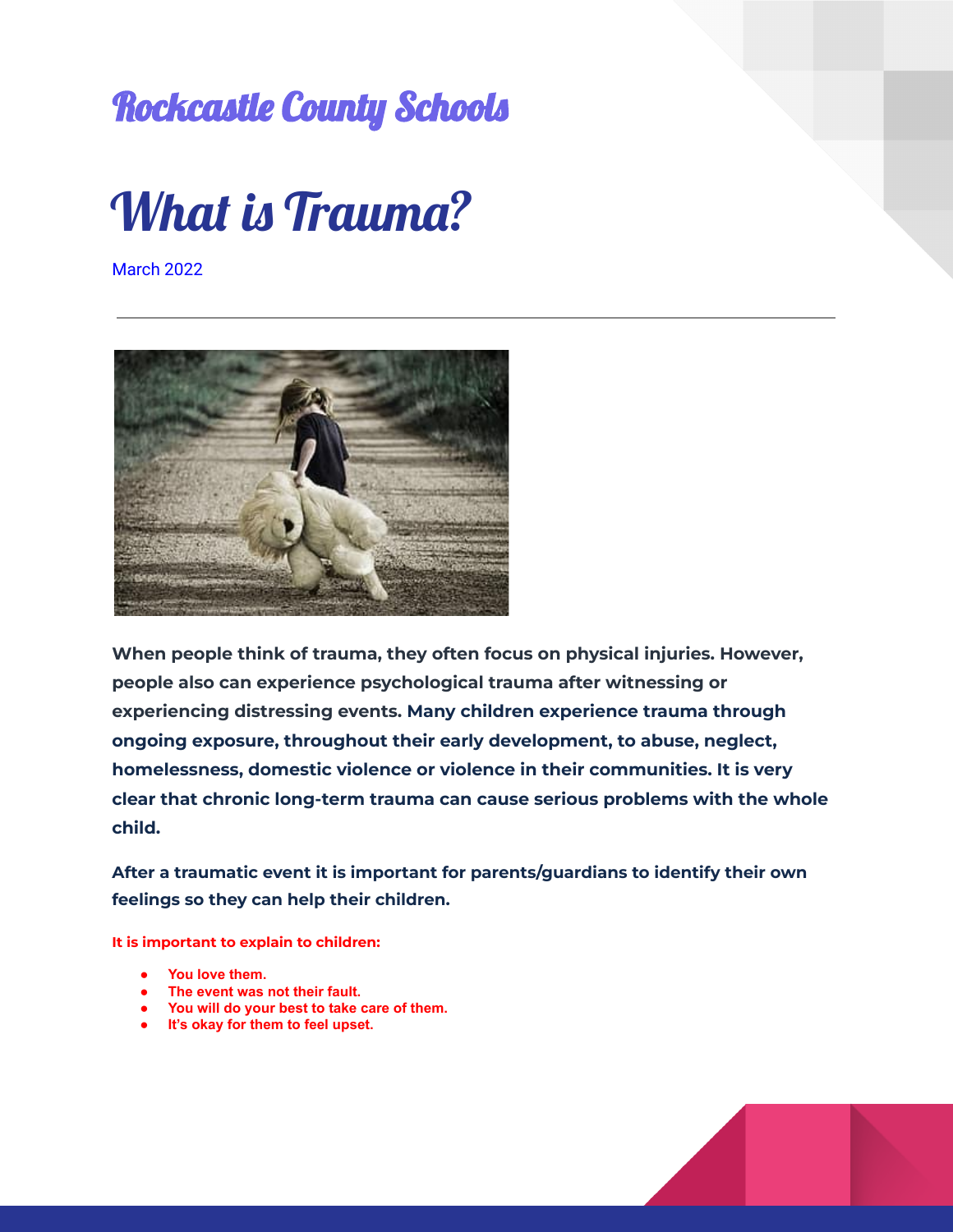## *Common Responsesto Trauma Among Children:*

*Children age five and younger may:*

- *● Cling to parents or caregivers.*
- *● Cry and be tearful.*
- *● Have tantrums and be irritable.*
- *● Complaining of physical problemssuch asstomach aches or headaches.*
- *● Suddenly return to behaviorssuch as bed-wetting and thumb-sucking.*
- *● Show increased fearfulness(for example, of the dark, monsters, or being alone).*
- *● Incorporate aspects of the traumatic event into imaginary play.*

## *Children age six to 11 may:*

- *● Have problemsin school.*
- *● Isolate themselvesfrom family and friends.*
- *● Have nightmares, refuse to go to bed, or experience othersleep problems.*
- *● Become irritable, angry, or disruptive.*
- *● Be unable to concentrate.*
- *● Complaining about physical problemssuch asstomachaches and headaches.*
- *● Develop unfounded fears.*
- *● Lose interest in fun activities.*

## *Adolescents age 12 to 17 may:*

- *● Have nightmares or othersleep problems.*
- *● Avoid reminders of the event.*
- *● Use or abuse drugs, alcohol, or tobacco.*
- *● Be disruptive or disrespectful or behave destructively.*
- *● Complaining about physical problemssuch asstomachaches and headaches.*
- *● Become isolated from friends and family.*
- *● Be angry or resentful.*